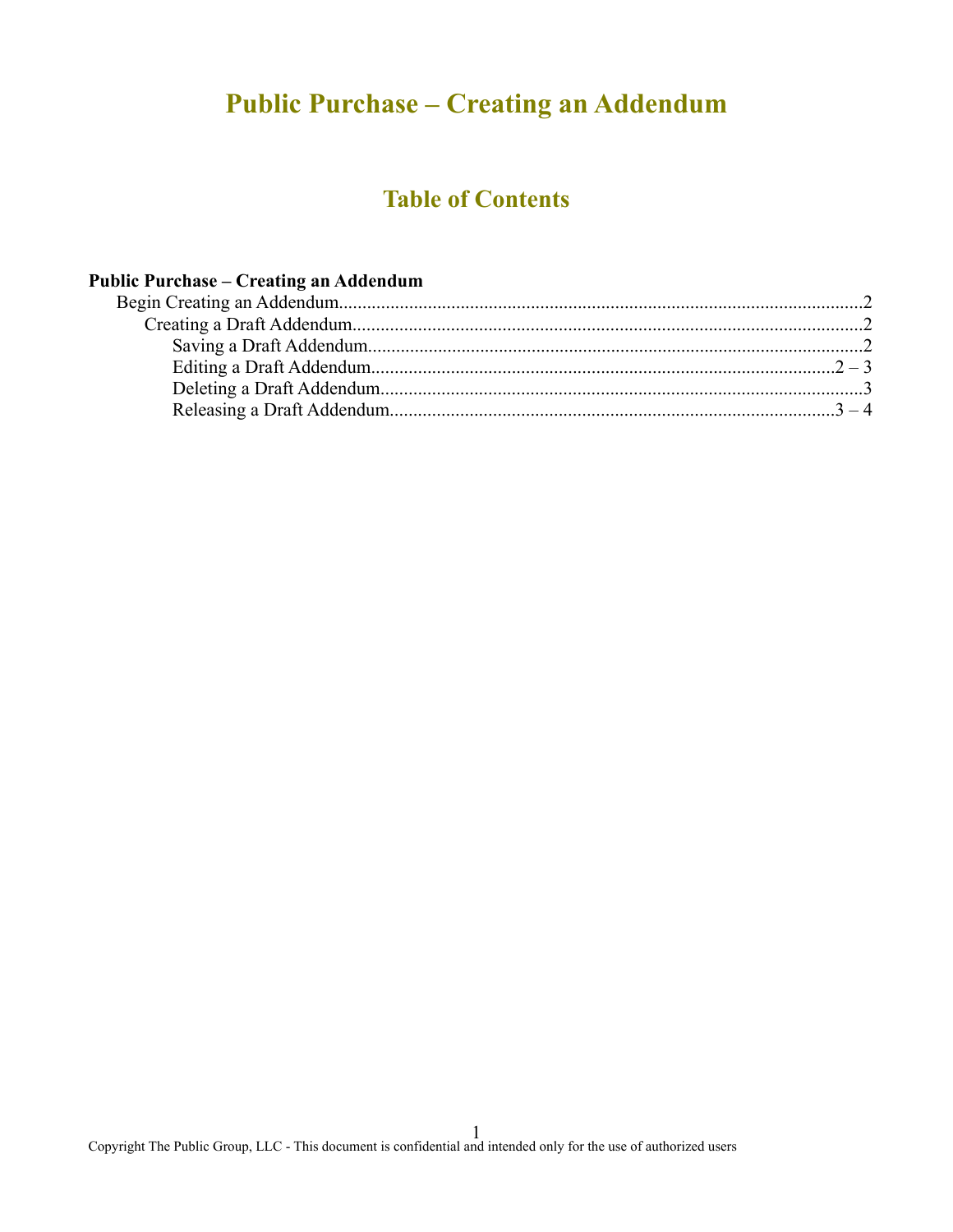### **Creating an Addendum**

You have an Active Bid and you need to create an addendum. On the home page in the "Task Section" on the right-hand side of the bid/proposal you will see an icon of a white page with a plus sign on it. Click on this icon.



You will be able to make any changes to the bid—be it adding classification codes, adding contacts, document, forms or extending the date of the bid. **NOTE: You WILL NOT** be able to shorten the End Date. Once you have made the changes, click on "Save" at the bottom of the page.



On the home page you are now going to see some new icons. The bid will be in the Task and Active section as it is currently active but also waiting for you to complete the addendum. We don't release the addendum immediately as to allow you time to review or add additional information if needed. You will refer to the Task section and use the icons here to Edit, Delete or Release the Addendum.

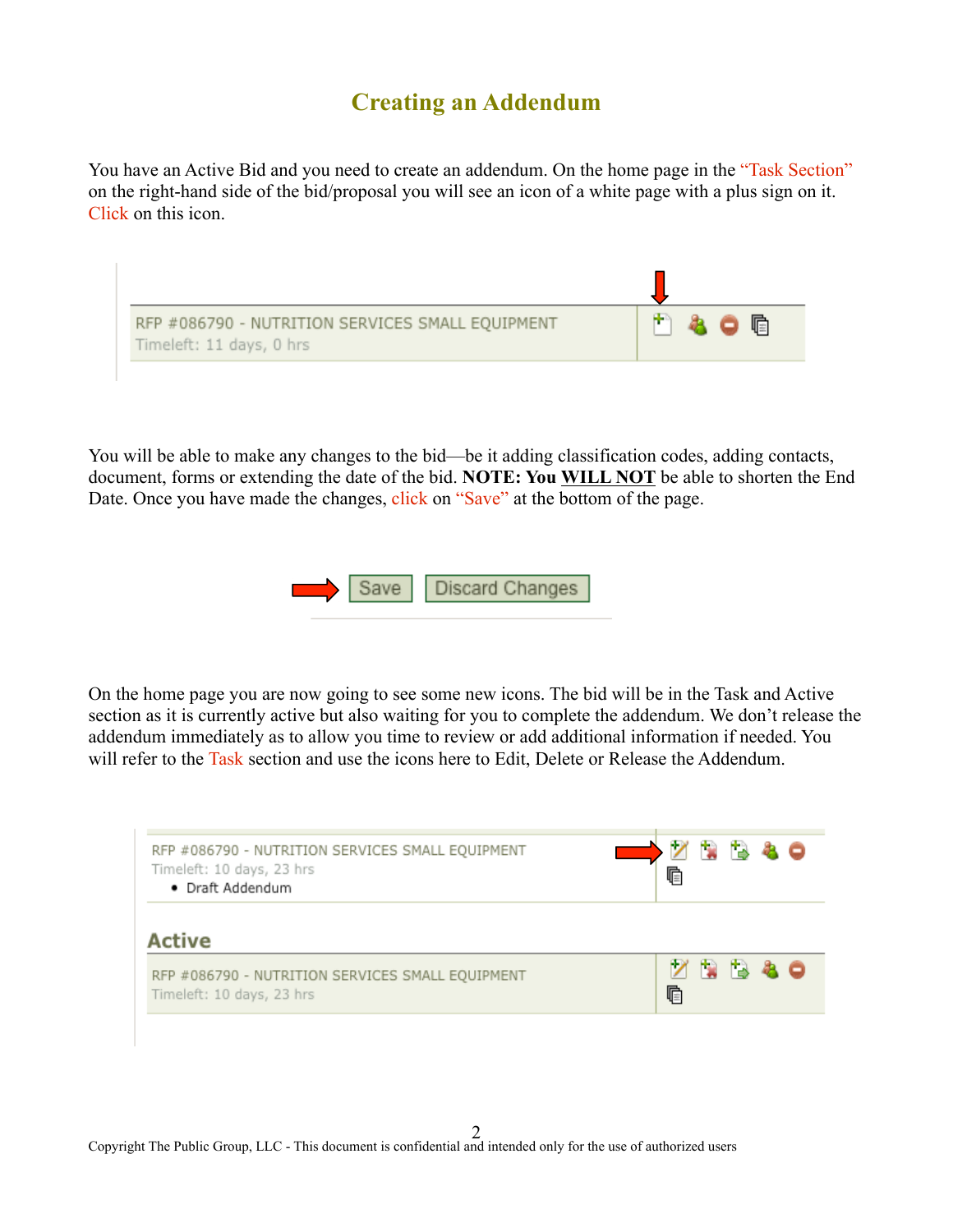Edit will reopen the bid and allow you to make changes to the addendum.

Delete will delete the addendum.

| UΠ |                                                          |  |
|----|----------------------------------------------------------|--|
| ςf | Confirm                                                  |  |
| on | Are you sure you want to delete the addendum for bid RFP |  |
|    | #086790 - NUTRITION SERVICES SMALL EQUIPMENT ?           |  |
| on | Yes                                                      |  |
|    |                                                          |  |
|    |                                                          |  |

Release will release the addendum to the Active bid, and notify all vendors of the addendum. All vendors that were notified of the initial bid and all vendors that have viewed the bid since its release will be notified of the addendum. You will be able to access this information in the notification report. Fill in the information that is needed to release the addendum. The title allows you to name your addendum example: "Change of end date" to track them based off of your own process and procedures.

|          | Bid Type RFQ                         |
|----------|--------------------------------------|
|          | Bid Number 086790                    |
|          | Title NUTRITION SERVICES SMALL EQUIP |
|          | Release date Sep 04, 2009 07:29AM    |
|          | End date Oct 03, 2009 02:00PM        |
|          |                                      |
| Username | demo                                 |
| Password |                                      |
|          | Confirm Release                      |

Before you release the addendum you can Track the changes. And see what was Deleted and what was Added.

#### Information Deleted: Deleted

Information Added: Added

Copyright The Public Group, LLC - This document is confidential and intended only for the use of authorized users 3